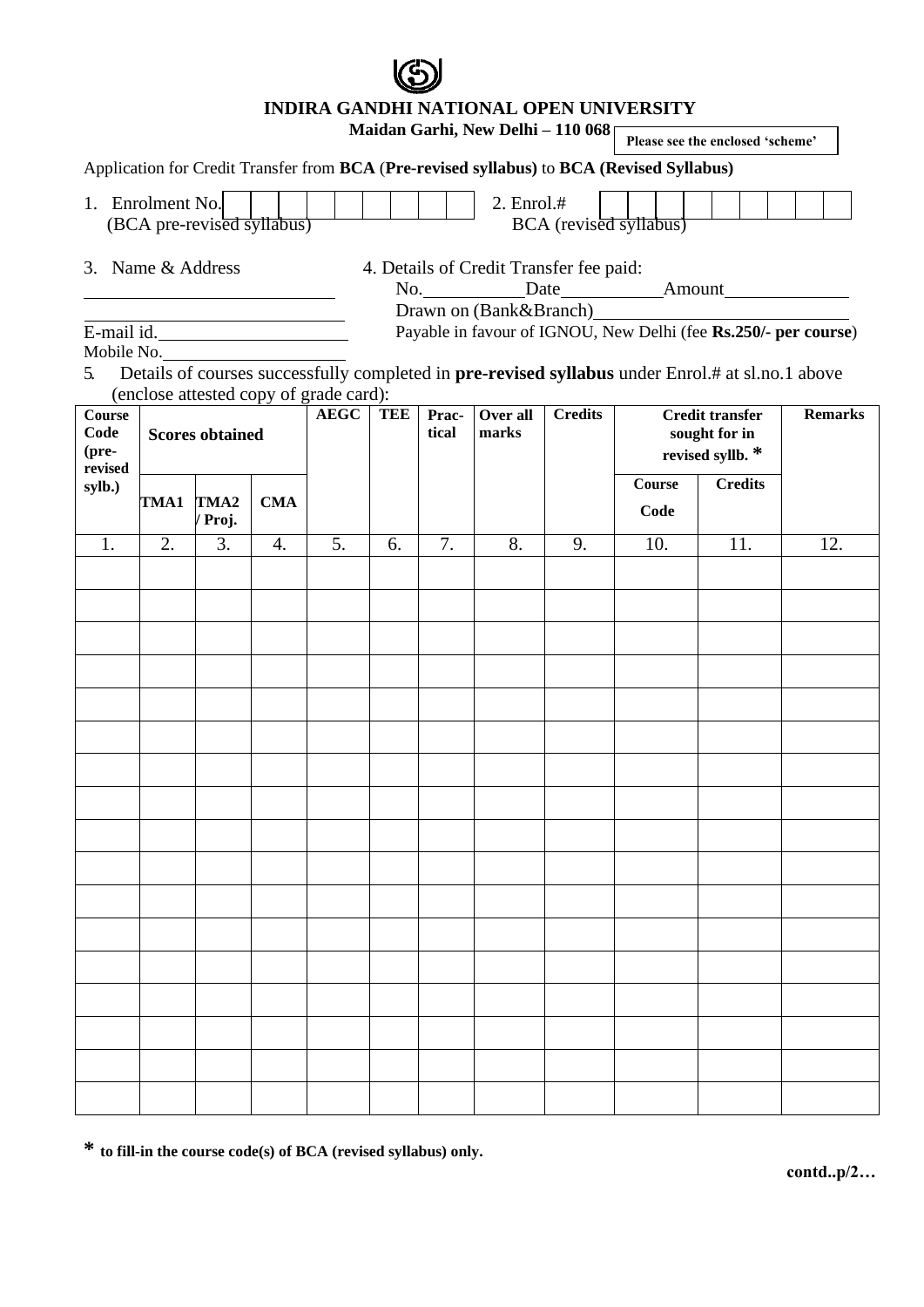**: 2 :**

| 1 <sup>st</sup> Semester |                |               | $2nd$ Semester                            |                |              | 3 <sup>rd</sup> Semester |               |              |
|--------------------------|----------------|---------------|-------------------------------------------|----------------|--------------|--------------------------|---------------|--------------|
| <b>Course</b>            | <b>Credits</b> | <b>Please</b> | <b>Credits</b><br><b>Please</b><br>Course |                | Course       | <b>Credits</b>           | <b>Please</b> |              |
| Code                     |                | $(\sqrt{2})$  | Code                                      |                | $(\sqrt{2})$ | Code                     |               | $(\sqrt{2})$ |
| <b>FEG-02</b>            |                |               | $ECO-02$                                  | 4              |              | <b>MCS-021</b>           | 4             |              |
| $ECO-01$                 | 4              |               | <b>MCS-011</b>                            | 3              |              | $MCS-023$                | 3             |              |
| <b>BCS-011</b>           | 3              |               | <b>MCS-012</b>                            | $\overline{4}$ |              | <b>MCS-014</b>           | 3             |              |
| <b>BCS-012</b>           | 4              |               | <b>MCS-015</b>                            | 2              |              | <b>BCS-031</b>           | 3             |              |
| <b>BCSL-013</b>          | $\mathcal{D}$  |               | <b>MCS-013</b>                            | $\overline{2}$ |              | <b>BCSL-032</b>          |               |              |
|                          |                |               | <b>BCSL-021</b>                           |                |              | <b>BCSL-033</b>          |               |              |
|                          |                |               | <b>BCSL-022</b>                           |                |              | <b>BCSL-034</b>          |               |              |

6. Courses to be studied in revised syllabus:

| 4 <sup>th</sup> Semester |                             |               | 5 <sup>th</sup> Semester |                |              | 6 <sup>th</sup> Semester |                |               |
|--------------------------|-----------------------------|---------------|--------------------------|----------------|--------------|--------------------------|----------------|---------------|
| Course                   | <b>Credits</b>              | <b>Please</b> | <b>Course</b>            | <b>Credits</b> |              | <b>Course</b>            | <b>Credits</b> | <b>Please</b> |
| Code                     |                             | $(\sqrt{2})$  | Code                     |                | $(\sqrt{2})$ | Code                     |                | $(\sqrt{2})$  |
| <b>BCS-040</b>           | 4                           |               | <b>BCS-051</b>           | 3              |              | <b>BCS-062</b>           | $\overline{2}$ |               |
| <b>MCS-024</b>           | 3                           |               | <b>BCS-052</b>           | 3              |              | <b>MCS-022</b>           | 4              |               |
| <b>BCS-041</b>           | 4                           |               | <b>BCS-053</b>           | $\overline{2}$ |              | <b>BCSL-063</b>          |                |               |
| <b>BCS-042</b>           | $\mathfrak{D}$              |               | <b>BCS-054</b>           | 3              |              | <b>BCSP-064</b>          | 8              |               |
| $MCSL-016$               | $\mathcal{D}_{\mathcal{A}}$ |               | <b>BCS-055</b>           | $\overline{2}$ |              |                          |                |               |
| <b>BCSL-043</b>          |                             |               | <b>BCSL-056</b>          |                |              |                          |                |               |
| <b>BCSL-044</b>          |                             |               | <b>BCSL-057</b>          |                |              |                          |                |               |
| <b>BCSL4-045</b>         |                             |               | <b>BCSL-058</b>          |                |              |                          |                |               |

### UNDERTAKING

I, ………………………………………., a student of **BCA(revised syllabus)** of IGNOU of…………………. batch request for Internal Credit Transfer of the course(s) of BCA pre-revised syllabus, as detailed above. I undertake **not to revive** the registration of these courses for credit transfer to any other programme. The registration of course(s) surrendered in Column No.5 above shall not be revived at any later date. Option exercised herein is firm and final. Certified copies of Mark-sheet / Grade Card is enclosed. I understand that I will have to complete courses worth 99 credits of Revised sylb., including the credit transferred courses, and will have to wait for the normal duration in order to complete the BCA Degree under revised syllabus. Signed this ……………. day of ……………. 201……

### Signature of Student

Mail this Credit Transfer form along with Demand Drafts pertaining credit transfer fee to:

## **The Registrar,**

**Student Registration Division**,

Indira Gandhi National Open University, Maidan Garhi, New Delhi – 110 068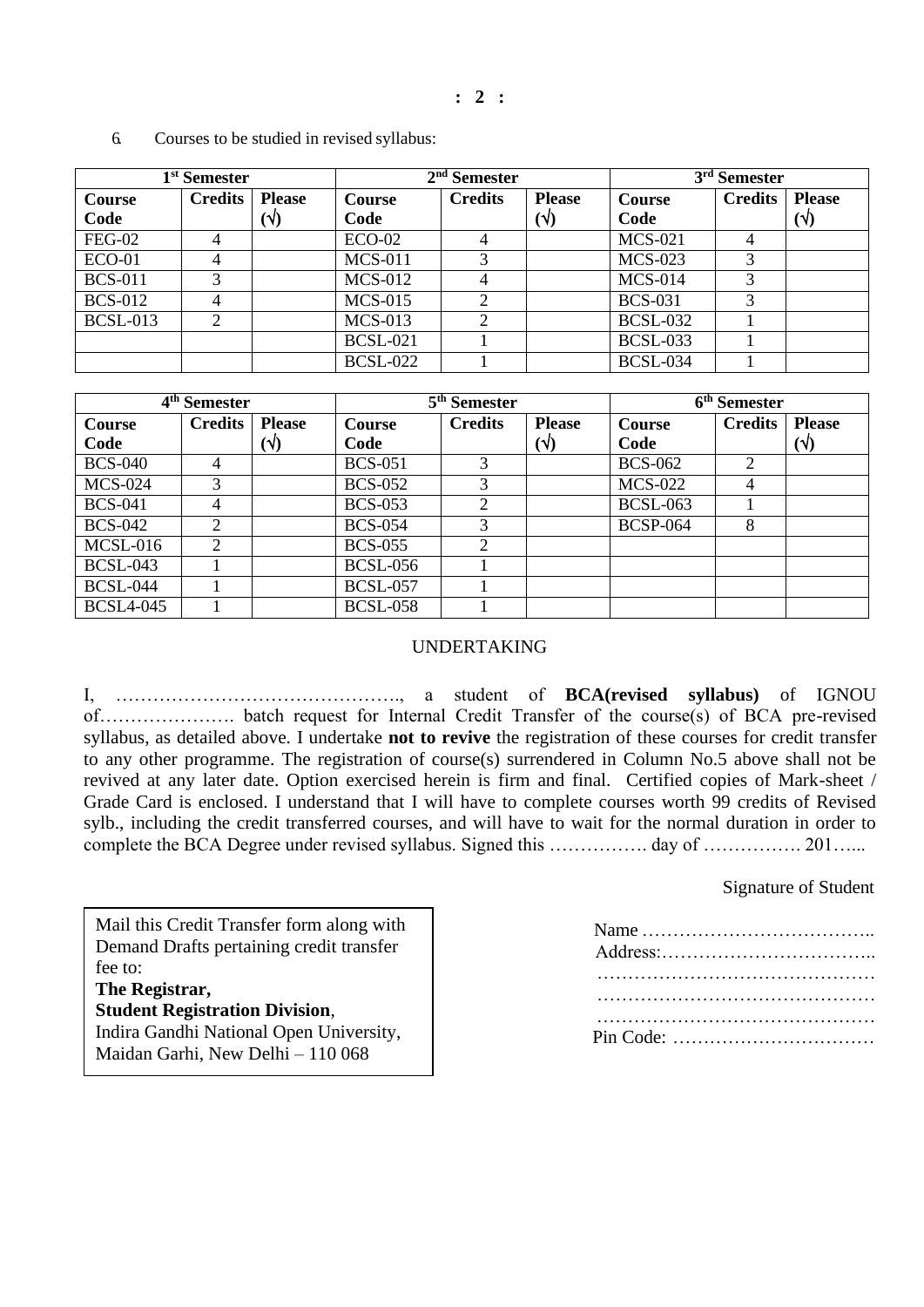**Rules & Regulations – Internal Credit Transfer from BCA (pre-revised sylb.) to BCA (revised sylb.)**

- (i) Credit transfer would be granted for courses under revised syllabus as per Credit transfer scheme enclosed as Annexure-I
- (ii) Students need to re-register by paying the full fee for  $2<sup>nd</sup>$  semester onwards as per RR schedule at the respective Regional Centre. They will have to complete courses worth 99 credits of Revised sylb., including the credit transferred courses, and will have to wait for the normal duration in order to complete BCA Degree under revised syllabus.
- **(iii)** Under no circumstances students will be allowed to opt more than the permissible credits in a given semester**. They will also be not allowed to merge the courses of one or more semester(s).**
- (iv) Students are required to pay **credit transfer fee @ Rs.250/- per course**, by way of a Demand Draft drawn in favour of **'IGNOU' payable at New Delhi**.
- (v) A student is required to complete courses worth **99 credits only**, including credit transfer allowed courses, for the award of BCA degree under revised syllabus.
- (vi) Although credit transfer for all the eligible courses (against successfully completed courses in pre-revised sylb.), irrespective of the semester(s) in which these are offered, would be granted as per credit transfer scheme referred to in clause (i) above, yet the **students will pursue the left-over courses in the revised syllabus as and when they are offered, as per schedule given below**:

| Semester<br><b>BCA</b> (Revised) |      | 11      | ш    | IV      |      | VI      |
|----------------------------------|------|---------|------|---------|------|---------|
| Will be                          | July | January | July | January | July | January |
| offered from                     | 2011 | 2012    | 2012 | 2013    | 2013 | 2014    |

#### **Table (Pro-rata fee for BCA(Revised sylb.)**

**450/- per 1 credit course 850/-per 2 credit course 1250/- per 3 credit course 1650/- per4 credit course 2450/- per6 credit course 3250/- per8 credit course**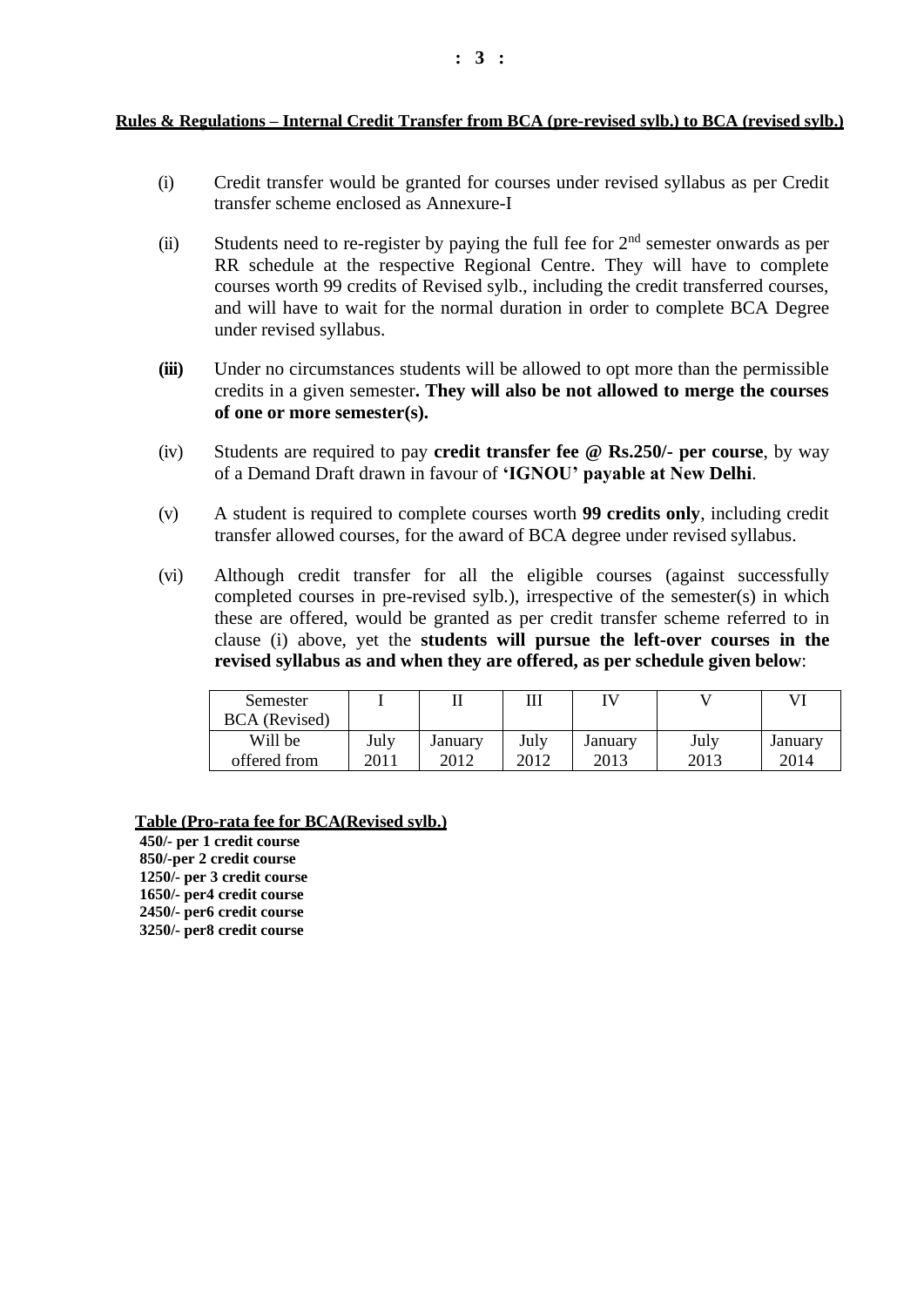# Credit Transfer Policy For BCA (Pre-Revised Syllabus) to BCA (Revised Syllabus)

|                      | <b>BCA</b> (Pre Revised Syllabus)                                |        | <b>BCA</b> (Revised Syllabus)               |                                                                    |        |  |
|----------------------|------------------------------------------------------------------|--------|---------------------------------------------|--------------------------------------------------------------------|--------|--|
|                      | The Courses against which credit                                 |        | The Courses in which credit transfer to be. |                                                                    |        |  |
| transfer to be given |                                                                  |        | given                                       |                                                                    |        |  |
|                      |                                                                  |        |                                             |                                                                    |        |  |
|                      |                                                                  |        |                                             |                                                                    |        |  |
| Course code          | Title                                                            | Credit | Course                                      | Title                                                              | Credit |  |
|                      |                                                                  |        | code                                        |                                                                    |        |  |
| $CS-610$             | Foundation Course in<br>English for<br>Computing                 | 04     | <b>FEG-02</b>                               | Foundation Course in<br>English-2                                  | 04     |  |
| <b>FHS-01</b>        | Foundation Course in<br>Humanities and<br><b>Social Sciences</b> | 08     | None                                        |                                                                    |        |  |
| $CS-611$             | Computer<br>Fundamentals and PC<br>Software                      | 04     | <b>BCS-011</b>                              | Computer Basics and<br>PC Software                                 | 03     |  |
| $CS-612$             | $+$                                                              | $^{+}$ | $^+$                                        | $^{+}$                                                             | $^{+}$ |  |
|                      | PC Software<br><b>Application Skills</b>                         | 04     | <b>BCSL-013</b>                             | Computer Basics and<br>PC Software<br>Lab                          | 02     |  |
| <b>FST</b>           | Foundation Course in<br>Science and<br>Technology                | 08     | None                                        |                                                                    |        |  |
| $CS-63$              | Introduction to<br><b>System Software</b>                        | 04     | None                                        |                                                                    |        |  |
| $CS-05$              | Elements of System<br>Analysis and Design                        | 04     | <b>MCS-014</b>                              | System Analysis and<br>Design                                      | 03     |  |
| $CS-68$              | <b>Computer Networks</b>                                         | 04     | <b>BCS-041</b>                              | Fundamentals of<br><b>Computer Networks</b>                        | 04     |  |
| <b>BCS-061</b>       | <b>TCP/IP Programming</b>                                        | 04     | <b>BCS-52</b>                               | <b>Network Programming</b><br>and administration<br><b>Network</b> | 03     |  |
|                      |                                                                  |        | $^{+}$<br><b>BCSL-056</b>                   | Programming and<br>administration<br>Lab                           | 01     |  |
| $CS-70$              | Introduction to<br>Software Engineering                          | 04     | <b>BCS-051</b>                              | Introduction to<br>Software Engineering                            | 03     |  |
| $CS-71$              | <b>Computer Oriented</b><br>Numerical<br>Techniques              | 04     | <b>BCS-054</b>                              | <b>Computer Oriented</b><br><b>Numerical Techniques</b>            | 03     |  |
| $CS-060$             | Foundation Course in<br><b>Mathematics</b><br>Computing          | 08     | <b>BCS-012</b>                              | Mathematics                                                        | 04     |  |
| $CS-062$             | 'C' Programming &<br>Data Structure                              | 04     | <b>MCS-021</b>                              | Data and File Structures                                           | 04     |  |
|                      |                                                                  |        | $\pm$<br><b>BCSL-033</b>                    | Data and File Structures                                           | 01     |  |